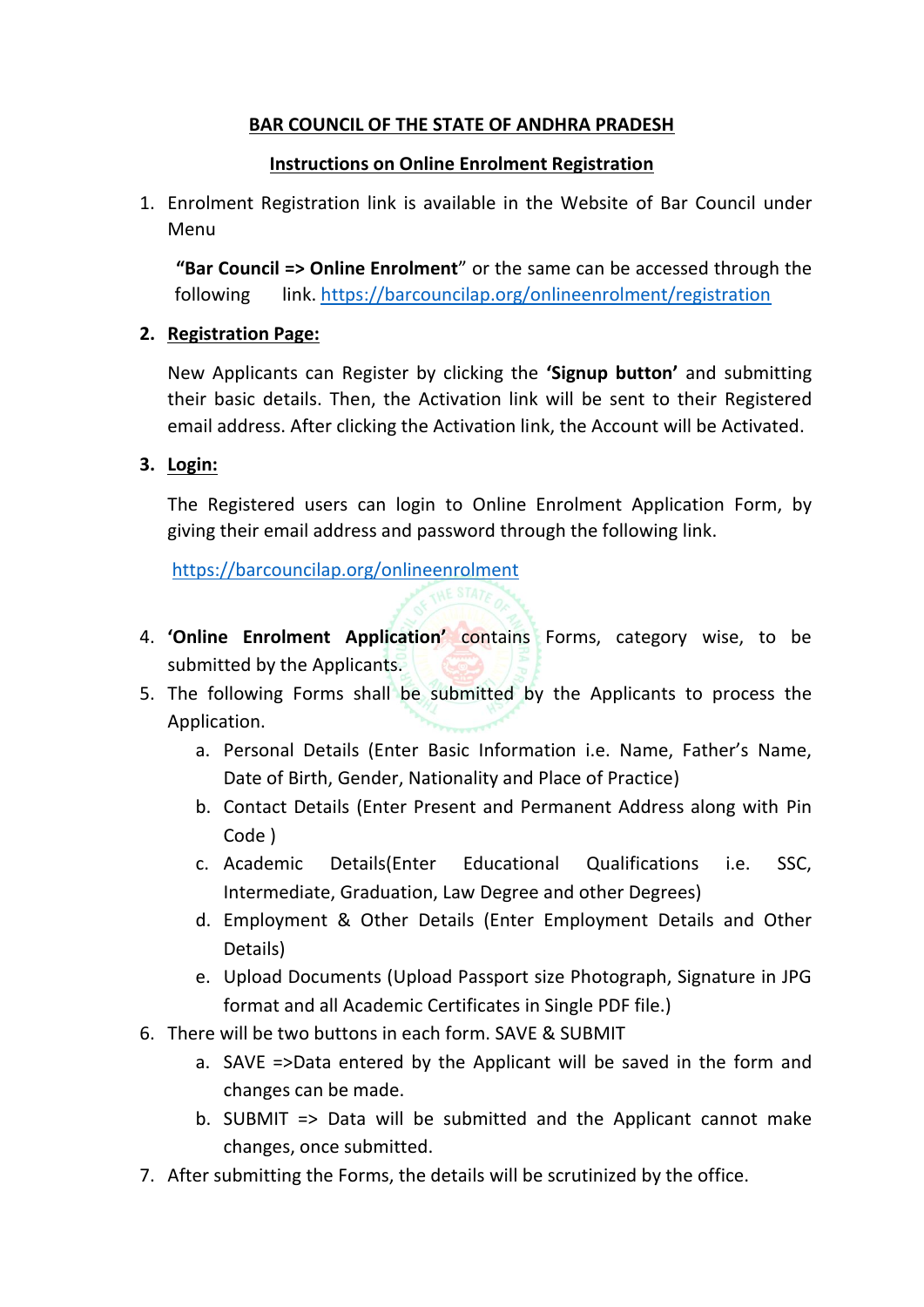- i) If the details and documents submitted by the Applicants are found correct, the **Payment Particulars** Section will be enabled to the Applicants for downloading the Fee Challans and the information will be sent to their Registered email.
- ii) If any compliance is required, the same will also be sent to the Applicant through Notification and to Registered mail.
- iii) Applicant has to submit the required information or document as mentioned in the Notification, sent by the office and submit all forms once again, to process the application.
- 8. **Payment Particulars:** The Category wise Fee Challans of State Bank of India are generated in PDF Format. The Applicants are informed to download the Challans and can make the payment in any nearest SBI Branch and upload the copy of payment receipts in single pdf file in '**Payment Upload Receipts**' link.
- **9.** Upload required Affidavits in **"Affidavits upload Section".**
	- 1. Every candidate shall upload Self Declaration Form.
	- 2. If any Applicant comes under the following categories, they can upload the respective Affidavit.
		- a) The Applicant having more than 5 years of Educational gap in studies from SSC onwards to till date, shall upload GAP Affidavit.
		- b) Service Candidates shall upload following documents along with Service Affidavit.
			- i) Retirement / Relieving Order / Pension Payment Order.
			- ii) Permission Letter from the Employer
			- iii) Proof of working during study period of LAW / Service Certificate
			- iv) Law T.C. / Study Certificate of Law
		- c) The Applicant involved in Criminal Cases shall furnish the details in Affidavit format.

Note : the formats can be downloaded from the link, available in this Section.

10.After verification of Fee Receipts and Affidavits, the Office will approve the Online Application and the Application will be generated in pdf format and the same can be downloaded by the Applicant from the **View Application** Section. After downloading the Application, follow the below required procedure.